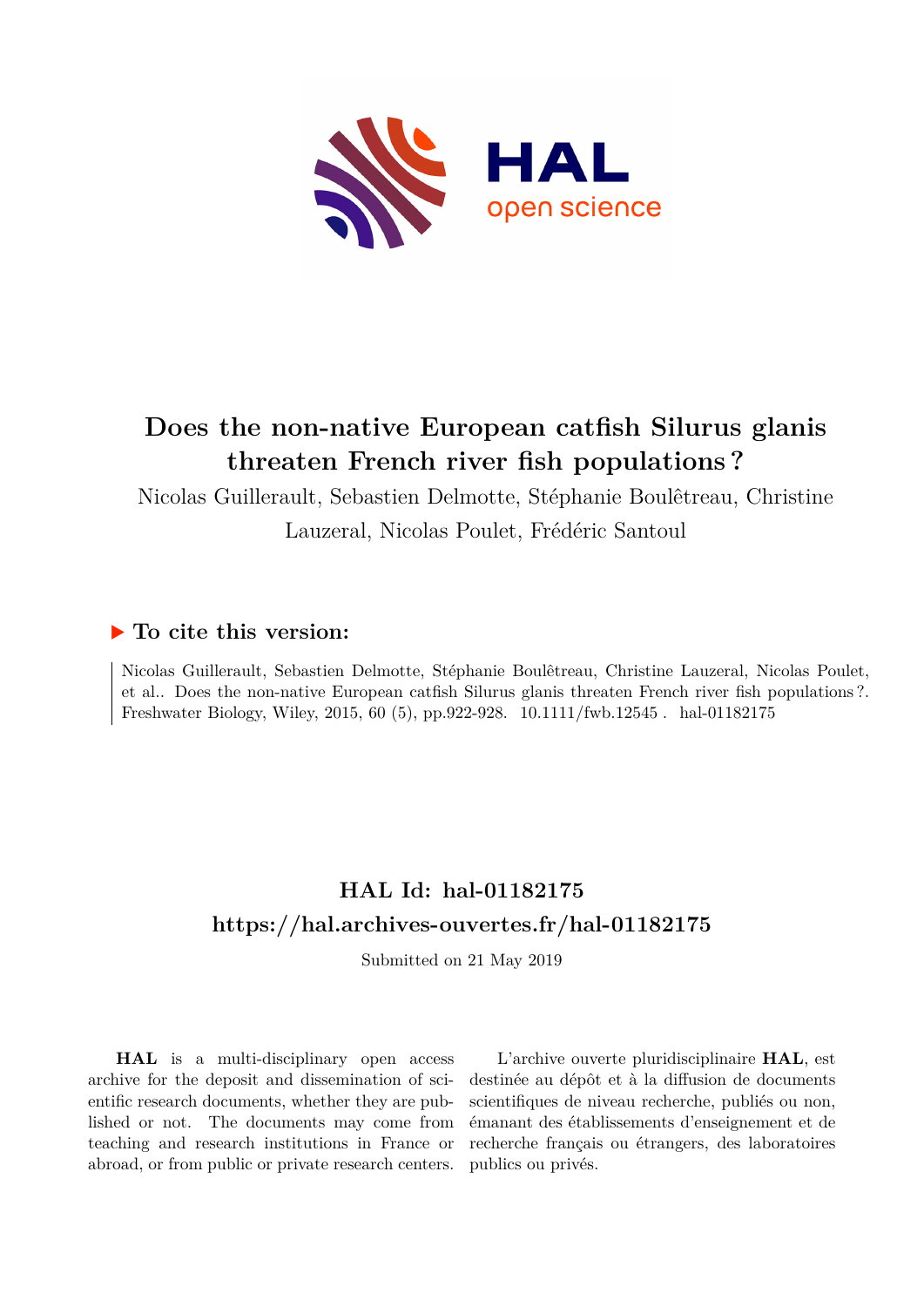

# Open Archive Toulouse Archive Ouverte (OATAO)

OATAO is an open access repository that collects the work of Toulouse researchers and makes it freely available over the web where possible

This is an author's version published in: **http://oatao.univ-toulouse.fr/23489**

**Official URL:** <https://doi.org/10.1111/fwb.12545>

## **To cite this version:**

Guillerault, Nicola[s](http://www.idref.fr/234834412)<sup>-D</sup> and Delmotte, Sebastien and Boulêtr[e](http://www.idref.fr/122620046)au, Stéphanie<sup>1</sup> and Lauzeral, Christine and Poulet, Nicola[s](http://www.idref.fr/086818198) and Santoul, Frédéri[c](http://www.idref.fr/155479695) *Does the non-native European catfish Silurus glanis threaten French river fish populations ?* (2015) Freshwater Biology, 60 (5). 922-928. ISSN 0046-5070

Any correspondence concerning this service should be sent to the repository administrator: [tech-oatao@listes-diff.inp-toulouse.fr](mailto:tech-oatao@listes-diff.inp-toulouse.fr)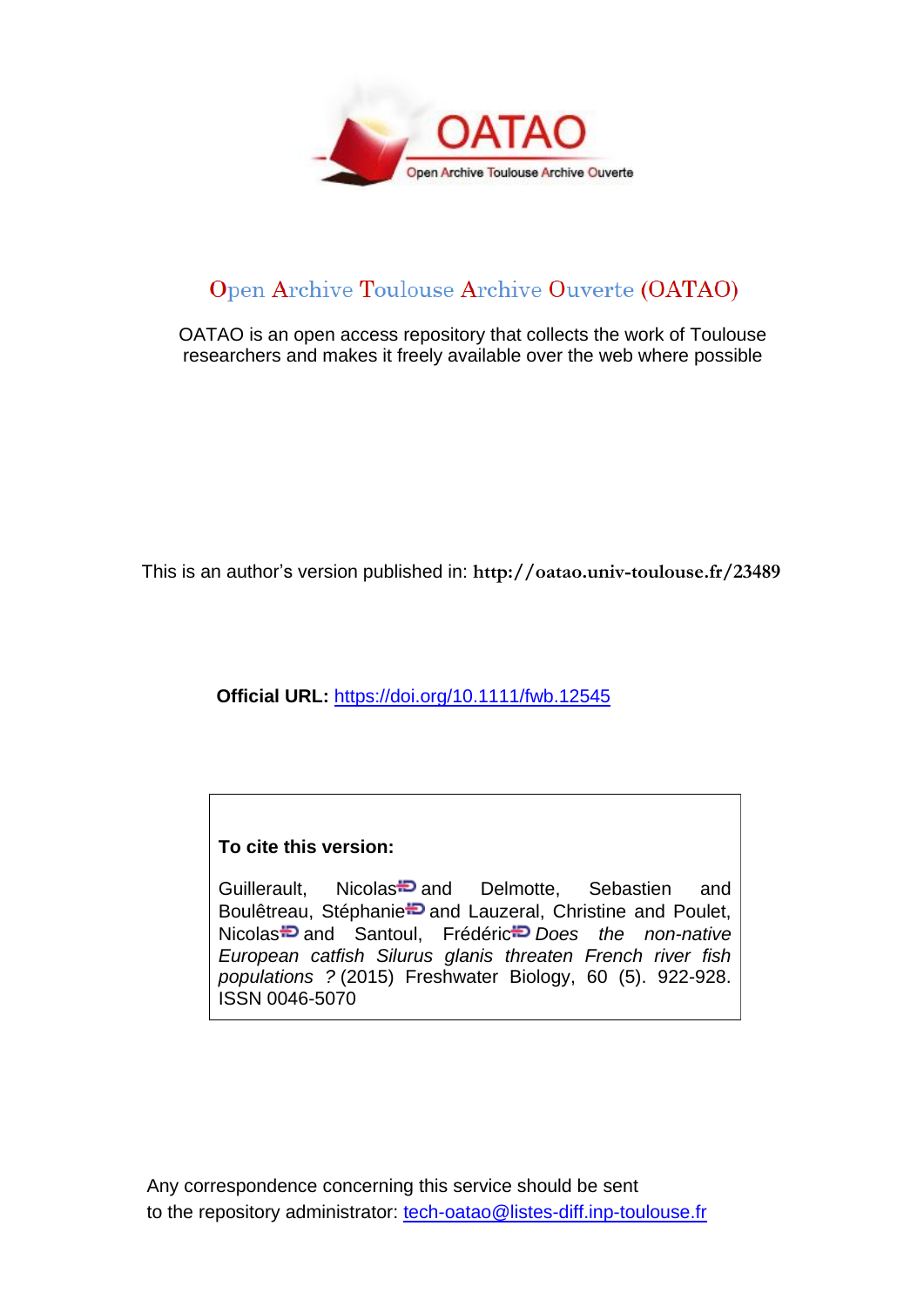# Does the non-native European catfish Silurus glanis threaten French river fish populations?

NICOLAS GUILLERAULT\*<sup>,†</sup>, SÉBASTIEN DELMOTTE<sup>‡</sup>, STÉPHANIE BOULÊTREAU\*<sup>,†</sup>, CHRISTINE LAUZERAL<sup>§</sup>, NICOLAS POULET<sup>¶</sup> AND FRÉDÉRIC SANTOUL\*<sup>,†</sup>

\*Université de Toulouse, UPS, INP, EcoLab (Laboratoire Ecologie Fonctionnelle et Environnement), Toulouse, France † EcoLab, CNRS, Toulouse, France

‡ MAD Environnement S.A.R.L, Nailloux, France

 ${}^{\$}$ Laboratoire Evolution et Diversité Biologique, UMR 5174, CNRS Université Paul Sabatier, Toulouse, France <sup>¶</sup>Direction Générale 'Le Nadar', French National Agency for Water and Aquatic Environment (Onema), Vincennes, France

## **SUMMARY**

1. The European catfish, Silurus glanis, was widely introduced in western Europe, and it has now established self-sustaining populations in numerous large rivers of western France. Using data collected from surveys conducted by the French National Agency for Water and Aquatic Environment (Onema) from 1989 to 2010 in more than 500 sites throughout the country (10636 electrofishing surveys), we investigated the potential impact of the European catfish on fish communities in French rivers.

2. In the first part of the analysis, we compared trends observed before and after the European catfish was established at given sites (before after analysis). Species richness, evenness and diversity decreased significantly after the European catfish was established at 1.4%, 1.4% and 5.8% of the sites, respectively. Total fish biomass and density decreased significantly at 6.6% and 2.9% of the sites, respectively. In the second part of the analysis, we compared sites with European catfish against sites lacking European catfish during the same period (with without analysis). Fish species richness was significantly higher in sites with European catfish. No significant differences in fish diversity, evenness, total fish biomass or density were found between sites with or without European catfish. 3. While our results indicate that the European catfish may in a few cases impact fish communities or populations, it does not appear to be responsible for a countrywide collapse in fish assemblages.

Keywords: alien predator, before after analysis, biological invasion, control impact analysis, impact assess ment

### Introduction

Several threats to inland water ecosystems have been identified, among which invasions are recognised as serious menaces (Dudgeon et al., 2006). Often resulting from accidental or intentional translocations of species by humans, invasions affect a wide range of plant and animal taxa in many lakes and rivers worldwide (García-Berthou, 2007; Ricciardi & MacIssac, 2011). Freshwater fish are among the most introduced animals worldwide (Copp et al., 2005; Elvira & Almodóvar, 2001), mainly because of escapes from aquaculture or intentional releases for recreational fisheries (Copp, Templeton & Gozlan, 2007; Welcomme et al., 2010; Cucherousset & Olden, 2011). Non-native game fish are often significantly larger than native species and occupy significantly higher trophic levels (Donaldson et al., 2011). In freshwater ecosystems subject to strong top-down control (Shurin et al., 2002), fish introductions may have important effects (Vander Zanden, Casselman & Rasmussen, 1999) such as changes to prey-size refugia and thus to predator prey equilibria (Chase, 1999; Clavero & García-Berthou, 2005) or energy fluxes (MacAvoy et al., 2000).

One of the most popular and successful fish introductions in Europe has involved the European catfish, Silurus glanis. Originating in eastern Europe and western Asia, the species was introduced to France at the end of

Correspondence: Nicolas Guillerault, Ecolab, Université Toulouse III Paul Sabatier, Bât 4R1, 31062 Toulouse CEDEX 9 (France). E mail: nicolas.guillerault@univ tlse3.fr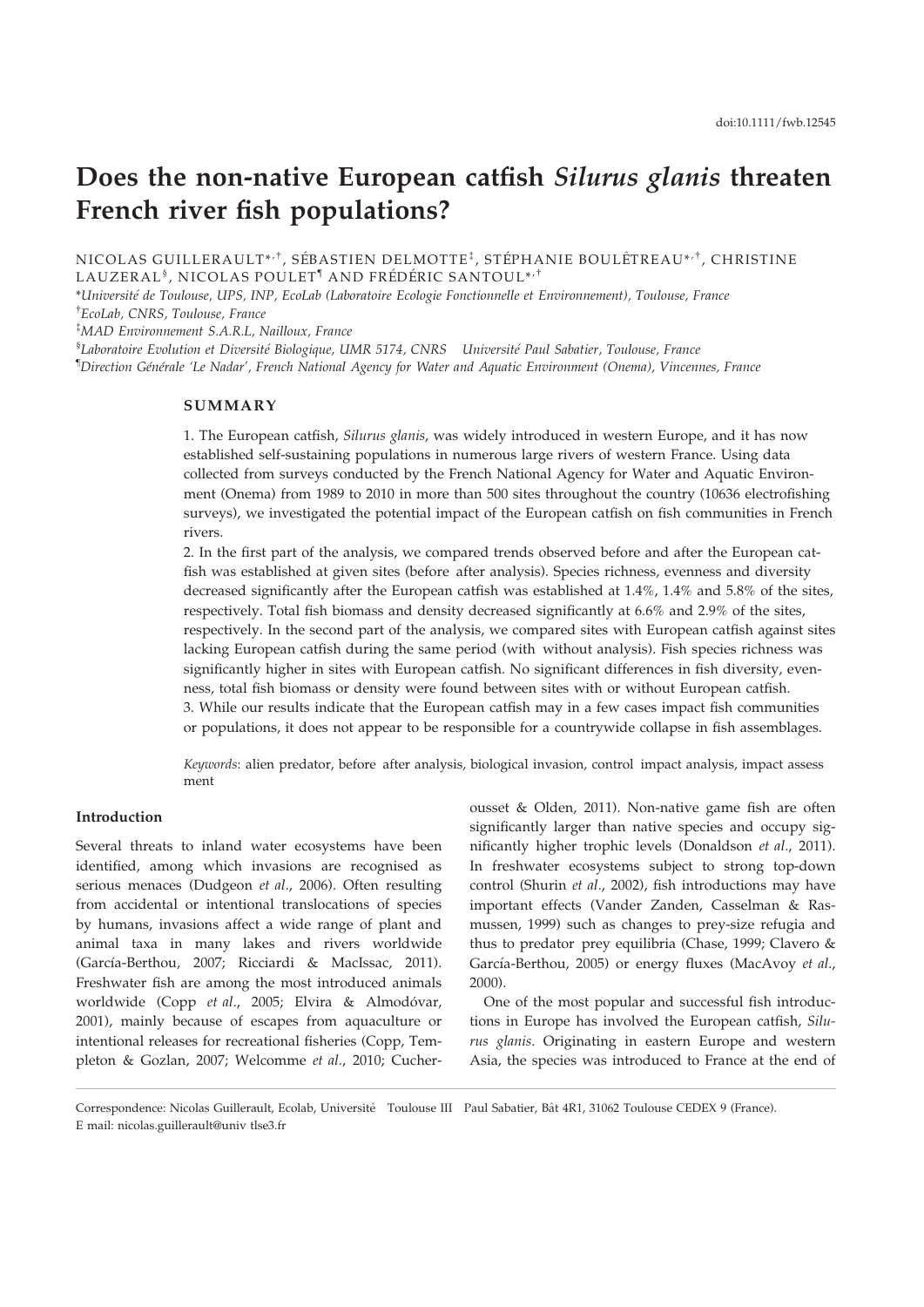the 19th century and has now established self-sustaining populations in many French rivers (Copp et al., 2009; Poulet, Beaulaton & Dembski, 2011). This long-lived predator may reach a total length of over 2.5 m, becoming twice as large as the native piscivore, northern pike (Esox Lucius).

The large number of videos broadcast and articles published in newspapers and angling magazines, feeding myths about the size or behaviour of specimens caught, and even some scientific publications (e.g. Cucherousset et al., 2012), have resulted in strong views for or against S. glanis and deep concerns about its foraging behaviour and impact on freshwater biota. Although S. glanis has been hypothesised to affect waterbird populations in Spanish reservoirs (Carol et al., 2009), little is known about the ecology of the introduced S. glanis and there is no evidence that it as a voracious predator (Copp et al., 2009; Syväranta et al., 2010).

Using data collected from 10636 electrofishing surveys conducted within the last two decades in more than 500 sites throughout France, we aimed to evaluate the potential impact of S. glanis on riverine fish populations in the metropolitan area of France. Fish species richness, evenness, diversity, density and biomass were compared in different rivers (i) prior to and after S. glanis establishment (before after analysis) and (ii) between sites with and without S. glanis (with without analysis).

### Methods

#### Fish survey

The French National Agency for Water and Aquatic Environments (Onema) has been monitoring freshwater fish populations in the whole river network of France for several decades. Sites were sampled during the lowflow period (from May to October) using standardised electrofishing procedures appropriate to prevailing river widths and depths. Streams were sampled by wading (mostly two-pass removal), while fractional sampling strategies were used in larger rivers (see Poulet et al., 2011). Fish were identified to species, counted, weighed and then released.

### Data analysis

Only surveys performed with the same sampling protocol at a given site were selected. Density and biomass were expressed as fish number and biomass per 100 m<sup>2</sup>. Species diversity was described using Shannon's diversity index and evenness using Pielou's evenness index.

Analyses were conducted using R software (R Development Core Team, 2014). The impact of S. glanis was defined from the standpoint of a quantifiable negative effect on the recipient environment (sensu Gozlan, 2008).

#### Before after analysis

We considered impact as a significant decrease in total fish richness, native fish richness, diversity, evenness, biomass or density after S. glanis establishment at a site. Fish assemblages were so different among sites that it was impossible to perform a global analysis.

Silurus glanis was considered established at a given site as soon as one individual was caught  $(t_0)$ . Sites that were sampled at least once before  $t_0$  and after  $t_0$  were selected. Among these, sites with at least four years of S. glanis presence were used for the analysis  $(n \t 112)$ .

Differences between the descriptive variables in each site (total species richness, native species richness, diversity, evenness, biomass and density) recorded before  $t_0$ and after  $t_0$  were tested using the Mann Whitney test. When a significant negative difference was identified, the Spearman correlation and autocorrelation tests (rank 1) with time before  $t_0$  were used to detect a general negative temporal trend experienced prior to  $t_0$  and not attributable to the presence of S. glanis.

The before after analysis does not allow the assignment of negative trends observed in the field to S. glanis (i.e. correlation does not imply causation). We performed the before after analysis with a comparison of sites with and without S. glanis (with without analysis) to parallel the intervention analysis (IA) and impact versus references sites (IVRS) analyses of Stewart-Oaten & Bence (2001).

#### With without analysis

The impact of S. glanis was judged according to whether sites with S. glanis (W-sites) exhibited significantly lower total species richness, native species richness, diversity, evenness, biomass or density than sites where environmental conditions would allow the presence of S. glanis but where it has never been recorded (while electrofishing or angling; Wt-sites).

The W-sites were selected using species distribution models (set from 236 occurrence and 874 absence sites throughout France), taking into account elevation, distance from source, slope, catchment surface, mean temperature in January and mean temperature in July. Because of the non-native status of S. glanis, many of these absences were not environmentally caused. We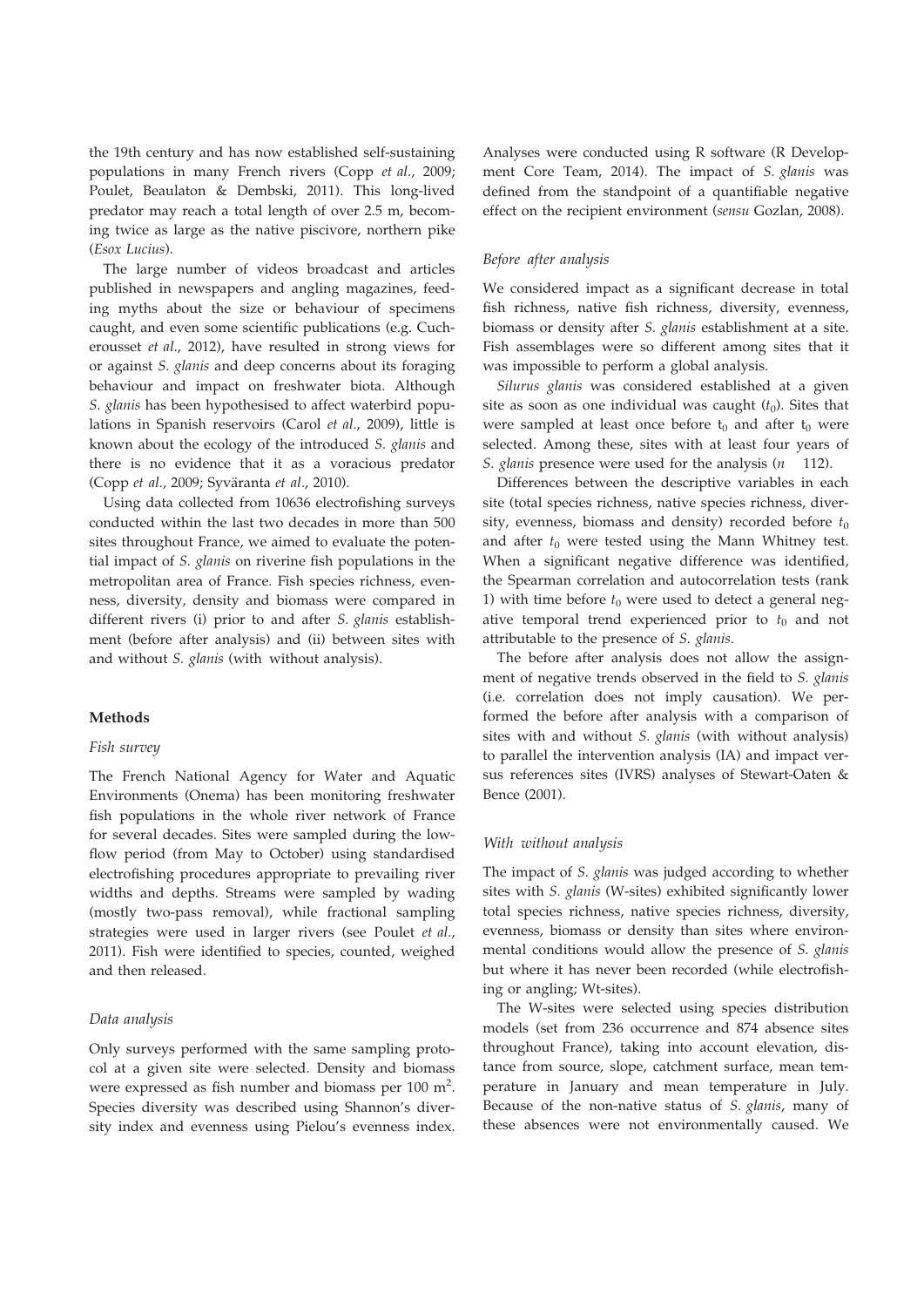thus chose an iterative ensemble modelling approach (Lauzeral, Grenouillet & Brosse, 2012) that combined six different statistical methods. Two-thirds of the sites were chosen at random and used to calibrate the models, and the other third was kept for independent evaluation. The calibrated model was then projected over France, giving rise to a potential species distribution. The selection of the calibration data set was repeated ten times. The ten resulting distributions were then summed, giving rise to a map of the level of habitat suitability. Each modelselected site  $(n 521)$  was submitted to the expertise of field technicians from Onema. First, the experts were asked to judge the probability of S. glanis presence in or near the site. In fact, especially in large rivers, European catfish is not always detected using electrofishing and the field technicians were sometimes aware of the presence of the species (from anecdotal evidence of anglers). Then, the experts were asked to judge the suitability of habitat at each site, to refine results from the model  $(10' \times 10'$  resolution). Some model-selected sites had local habitat features (not previously used in the model) that were not suitable for S. glanis (e.g. water velocity). Finally, 47 stations were confidently selected.

The previously selected Wt-sites were compared with W-sites showing homogenous environmental conditions. To identify these W-sites, a hierarchical classification (HC, Ward's method) was performed on the environmental data set containing both W-sites and Wt-sites. This hierarchical classification generated four groups. A redundancy analysis (RDA) showed significant differences between the groups (99% randomisation test, ADE4 package for R), although two groups of stations overlapped, revealing very close environmental conditions. These two groups, containing 46 of the 47 sites without S. glanis, were retained for further analysis.

To detect a potential time lag in S. glanis impact, Wtsites were compared with W-sites colonised for 0 2 years, 3 5 years, 6 10 years or more than 10 years during the same period of time (here, the last data recorded in the database, that is from 2006 to 2010). Significant difference in fish richness, native fish richness, diversity, evenness, biomass or density between Wt-sites and Wsites was identified using the Mann Whitney test.

### Results

### Before after analysis

Total fish species richness, native fish richness, evenness and diversity were potentially affected by S. glanis in 1.4% (1/69), 1.4% (1/69), 1.4% (1/69) and 5.8% (4/69) of S. glanis was affected at 5.8% (5/69) of sites. sites, respectively. Total fish biomass was potentially affected at  $6.6\%$   $(4/61)$  of sites, while total biomass of fish other than S. glanis was potentially affected at 13.1% (9/61) of sites. The total density of sampled fish was potentially affected after S. glanis establishment at 2.9% (3/69) of sites, while total density of fish other than

The biomass of the three fish species most strongly represented (in terms of biomass) in the data set was potentially impacted by S. glanis in 3.3% (chub, Squalius cephalus) and 4.1% (barbel, Barbus barbus) of sites but with no impact identified for the European eel, Anguilla anguilla (Table 1).

The densities of the three fish species most strongly represented (in terms of density) during electrofishing (roach, Rutilus rutilus; chub and bleak, Alburnus alburnus) were significantly lower at 13%, 1.4% and 2.9% of sites, respectively, in relation to S. glanis introduction.

For the top predators, a significant decrease in biomass was detected in 8.3% (northern pike, Esox lucius) and 1.8% (Eurasian perch, Perca fluviatilis) of sites and a significant change in densities was found in 5.5% and 6.2% of sites, respectively. No significant change, however, was observed in either biomass or density of pikeperch, Sander lucioperca.

#### With without analysis

Irrespective of time since S. glanis introduction, no difference was found between W-sites and Wt-sites with respect to total evenness, diversity, biomass or density. A significant difference in total species richness was found between W-sites and Wt-sites (K W test; P 0.0036); most Wt-sites held fewer fish species than W-sites (mean values: Wt 14;  $W_{[0-2]}$  17;  $W_{[2-5]}$  17;  $W_{[5-10]}$  18;  $W_{>10}$  19). This difference originates from significant differences in both native and non-native fish species richness (K-W test;  $P$  0.04 and  $P < 0.001$ , respectively).

The with without analysis showed no differences in biomass of the three most represented species (carp, European eel and chub), or densities of the three most numerically represented species (roach, chub and bleak) or biomass and density of the top-predators (northern pike, pikeperch and Eurasian perch) (Table 2).

#### Discussion

Comparisons between sites with and without S. glanis did not highlight any drastic changes in species richness during the study period, and no fish species extinction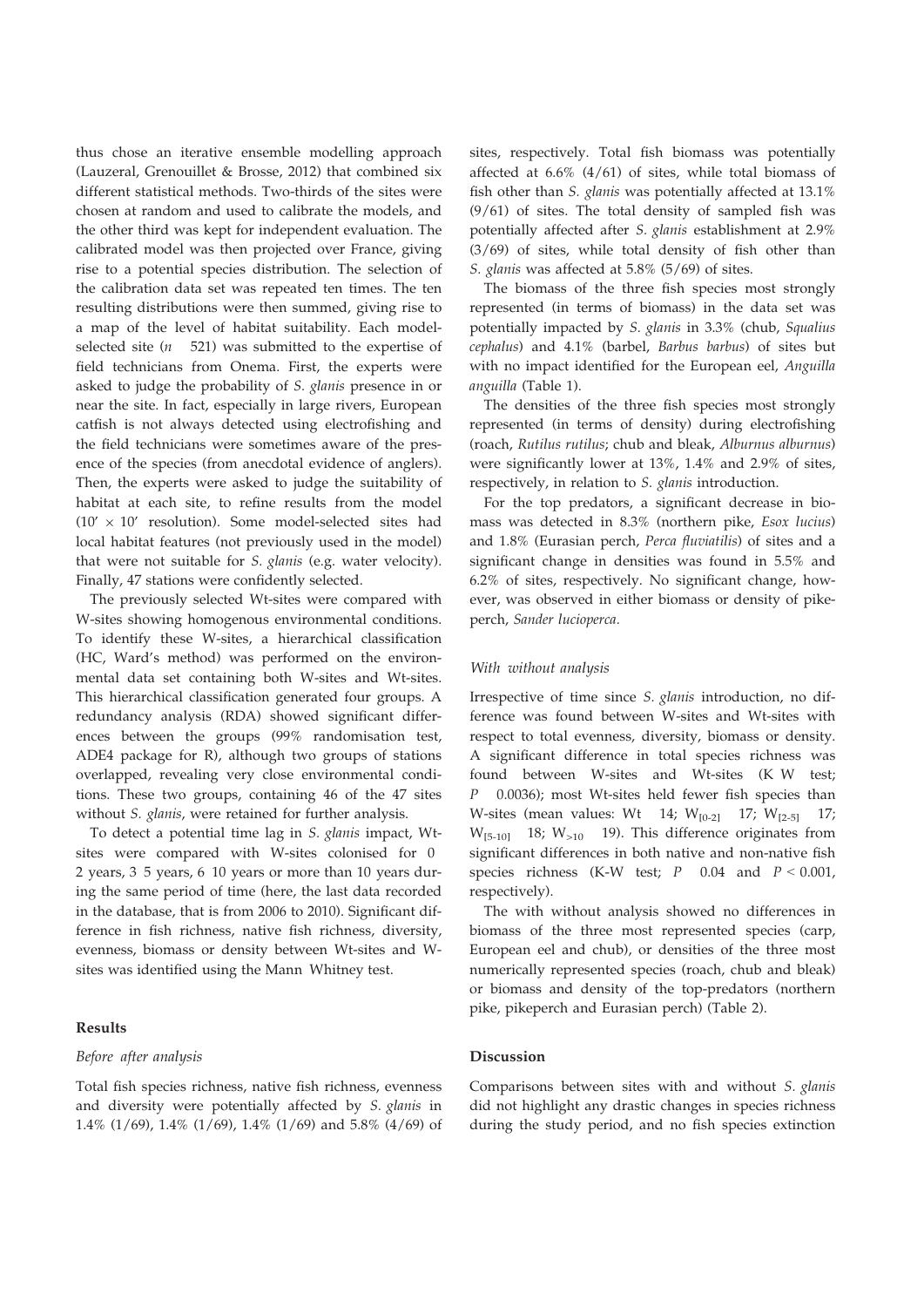|                        | <b>Biomass</b> |     |             |          | Density       |       |             |       |
|------------------------|----------------|-----|-------------|----------|---------------|-------|-------------|-------|
| Species                | Sampled sites  | B>A | rs          | B < A    | Sampled sites | B < A | rs          | B < A |
| Abramis brama (N)      | 38             |     | $1(2.6\%)$  | $\Omega$ | 44            |       | $1(2.3\%)$  |       |
| Alburnus alburnus (N)  | 59             |     | $2(3.4\%)$  |          | 69            |       | $2(2.9\%)$  |       |
| Ameiurus melas (NN)    | 21             |     |             |          | 22            |       |             |       |
| Anguilla anguilla (N)  | 54             |     |             | .5       | 58            |       |             |       |
| Barbus barbus (N)      | 49             |     | 2 $(4.1\%)$ |          | 51            |       | $1(2.0\%)$  |       |
| Cyprinus carpio (NN)   | 23             |     |             |          | 24            |       |             |       |
| $Esox$ lucius $(N)$    | 48             |     | $4(8.3\%)$  |          | 55            |       | $3(5.5\%)$  |       |
| Perca fluviatilis (N)  | 57             |     | $1(1.8\%)$  |          | 65            |       | $4(6.2\%)$  |       |
| Rutilus rutilus (N)    | 60             |     | $5(8.3\%)$  |          | 69            | 10    | $9(13.0\%)$ |       |
| Sander lucioperca (NN) | 25             |     |             |          | 29            |       |             |       |
| Squalius cephalus (N)  | 60             |     | $2(3.3\%)$  |          | 69            |       | $1(1.4\%)$  |       |
| Tinca tinca (N)        | 42             |     |             |          | 53            |       |             |       |

Table 1 Results of the before after selection procedure of the sites exhibiting the Silurus glanis impact on biomass or density of the main freshwater fish species

(N), native species; (NN), non native species (Poulet et al., 2011). B>A: number of sites with a significant decrease in before after analysis, using the Mann Whitney test. rs: number of sites where the significant decrease in fish population was not associated with a temporal trend already established before S. glanis settlement, using the Spearman correlation test. The value of rs in % corresponds to the proportion of sites where S. glanis potentially affected fish species biomass or density. Significant increases in biomass or density (Mann Whitney test) are displayed in the column B<A.

was attributed to S. glanis. On the contrary, sites with S. glanis had higher mean total, native and non-native species richness. Sites without catfish are probably less prone to colonisation because of low local habitat suitability, physical barriers such as dams or waterfalls, or lower anthropogenic propagule pressure (Lockwood, Cassey & Blackburn, 2005), which limit the spread of S. glanis as well as other species of fish and thus do not permit a rise in species richness (Daufresne & Boët, 2007).

The with without analysis also revealed no significant differences in fish evenness, biomasses or fish densities, regardless of time since the invasion began. Nor was there a time lag between S. glanis establishment and any change over a period ranging from 0 to more than 10 years since S. glanis was first caught (i.e. when old and large individuals were probably not well represented). Some river basins are considered as non-equilibrium islands in which species extinctions (related to historical events) are not fully balanced by colonisations from neighbouring river basins (Oberdorff, Hugueny & Guégan, 1997; Reyjol et al., 2007). Species-unsaturated rivers are more susceptible to invasion by non-native species because ecological space is less densely packed and interspecific competition is less intense (Hutchinson, 1959; Kennedy et al., 2002). In addition, S. glanis appears to be a scavenging predator, able to exploit a wide variety of prey sources (Copp et al., 2009) so that, despite its size, the species does not occupy the highest trophic position in fish communities of large rivers in France (Syväranta et al., 2009). Feeding on a wide spectrum of available prey alleviates predation pressure on any particular category or species of prey (except for some specialised S. glanis individuals; see Syväranta et al., 2009; Cucherousset et al., 2012).

Few sites have experienced a significant impact of S. glanis introduction, and this lessens the effect of S. glanis as one among the numerous variables driving river ecosystems. Some systems, such as ponds or streams, are known to be more sensitive to invasion than large systems (Elton, 2000; Gozlan, 2008), and anthropogenic alterations may have an additive or synergistic impact with S. glanis on the host system (Light  $\&$ Marchetti, 2006).

Possible impacts on a given species were detected in a small percentage (usually <5%) of sites in our analysis. Roach decreased to the greatest extent after S. glanis establishment. Wysujack & Mehner (2005) reported that S. glanis (TL ranging from 40 to 100 cm) feeds mostly on crayfish and roach. Predation by S. glanis on mostly smaller roach individuals, in comparison with predation by either northern pike or pikeperch, could explain why 15% of the sites experienced a significant decrease in roach density. Nevertheless, sites without S. glanis did not hold significantly more roach than sites with the invader, and neither roach biomass nor density decreased with time since S. glanis establishment. Climate change may affect roach reproduction (Geraudie et al., 2009), and efforts to enhance water quality made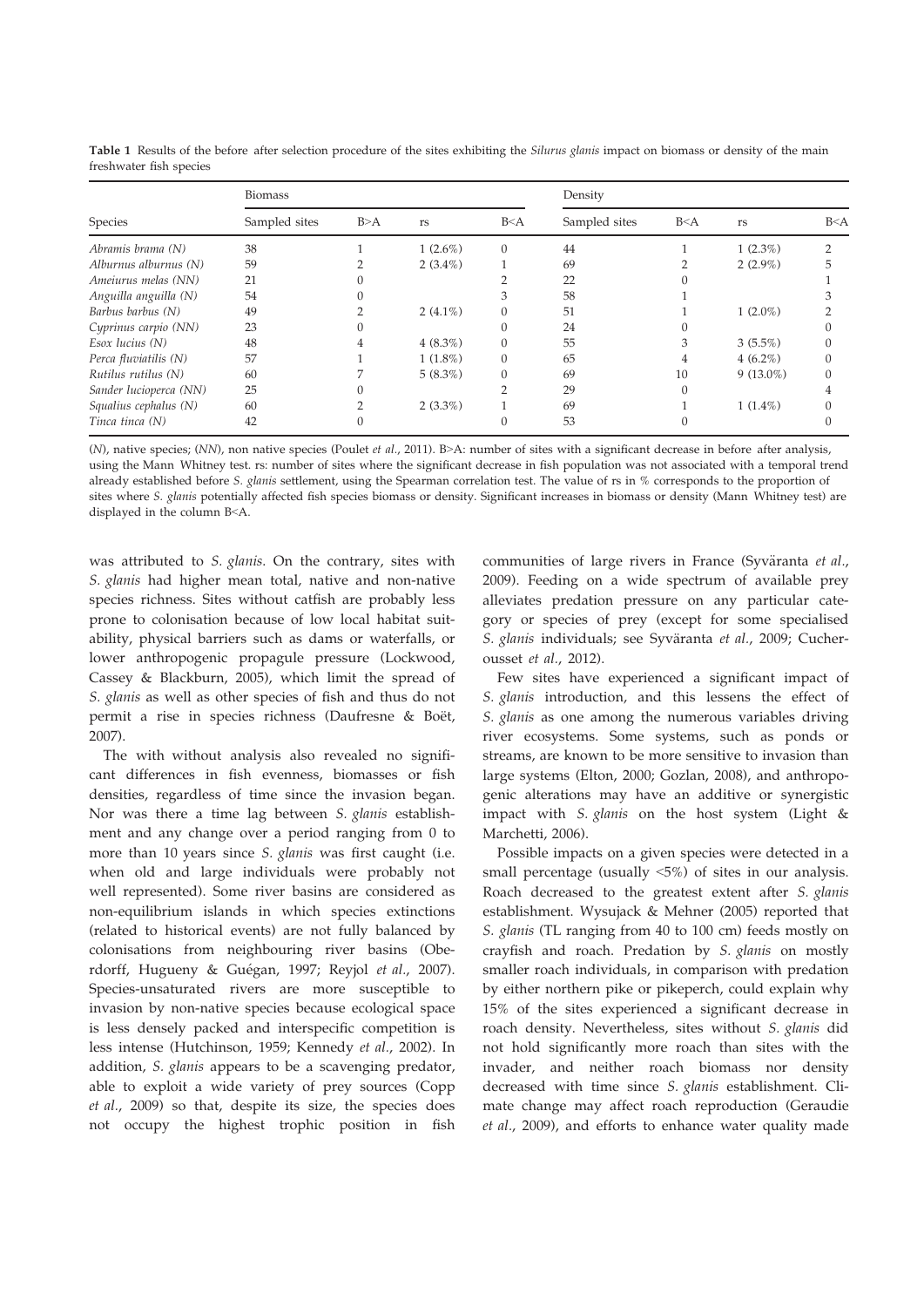|               | Kruskal-Wallis test between groups<br>Time since S<br>glanis arrival | Total                                                        |                                                                                                                                          |                                                                                   |                                                                                             |                                                                                                                                       | <b>Barbus</b> barbus                                                                                                                 |                                                                                                                                                                                 |
|---------------|----------------------------------------------------------------------|--------------------------------------------------------------|------------------------------------------------------------------------------------------------------------------------------------------|-----------------------------------------------------------------------------------|---------------------------------------------------------------------------------------------|---------------------------------------------------------------------------------------------------------------------------------------|--------------------------------------------------------------------------------------------------------------------------------------|---------------------------------------------------------------------------------------------------------------------------------------------------------------------------------|
|               | (years)                                                              |                                                              | Abramis brama                                                                                                                            | Alburnus alburnus                                                                 | Ameiurus melas                                                                              | Anguilla anguilla                                                                                                                     |                                                                                                                                      | Cyprinus carpio                                                                                                                                                                 |
| $\widehat{a}$ | No $S$ glanis<br>0–1                                                 | 802 (24)<br>$200 \pm$                                        | $284 \pm 345$ (6)                                                                                                                        | ± 46(16)<br>26                                                                    | $119 \pm 149$ (3)                                                                           | 255 (17)<br>$\overline{+}$<br>237                                                                                                     | 389 (13)<br>$216 \pm 1$                                                                                                              | $\widetilde{O}$                                                                                                                                                                 |
|               |                                                                      | $1507 \pm 1523$ (122)                                        | $82 \pm 102$ (61)                                                                                                                        | $16 \pm 28 \ (101)$ $13 \pm 17 \ (36)$                                            | $44 \pm 62$ (21)                                                                            | 336 (91)<br>$298 \pm$                                                                                                                 | $218 \pm 388$ (76)                                                                                                                   | $471 \pm 472$ (30)                                                                                                                                                              |
|               | $2 - 4$                                                              | $1458 \pm 1218$ (39)                                         | $180 \pm 554$ (18)                                                                                                                       |                                                                                   | $139 \pm 257$ (10)                                                                          | 205 (28)<br>$235 \pm$                                                                                                                 | $123 \pm 193$ (28)                                                                                                                   | $670 \pm 1092$ (11)                                                                                                                                                             |
|               | $5-9$                                                                | $1977 \pm 1451$ (35)                                         | $96 \pm 96$ (17)                                                                                                                         | $20 \pm 41$ (29)                                                                  | $119 \pm 206$ (9)                                                                           | $288 \pm 414$ (25)                                                                                                                    | $156 \pm 211 (20)$                                                                                                                   | $439 \pm 678$ (14)                                                                                                                                                              |
|               | $\geqslant 10$                                                       | $1365 \pm 768$ (9)                                           | 136 ± 126 (4)                                                                                                                            | $19\,\pm\,15\,(9)$                                                                | $81 - (1)$                                                                                  | $\widehat{\Theta}$<br>302<br>$313 \pm$                                                                                                | $\circledcirc$<br>247<br>$188\,\pm\,$                                                                                                | 380 (6)<br>$305 \pm$                                                                                                                                                            |
|               | $P$ -value                                                           | 0874                                                         | 0555                                                                                                                                     | 0565                                                                              | 0526                                                                                        | 0 902                                                                                                                                 | 0576                                                                                                                                 | 0579                                                                                                                                                                            |
| $\Theta$      |                                                                      |                                                              |                                                                                                                                          | $51 \pm 87$ (17)                                                                  | $\begin{array}{c} 1\,2\pm 1\,3\,(4)\\ 0\,9\pm 1\,3\,(23)\\ 6\,0\pm 10\,6\,(10) \end{array}$ |                                                                                                                                       |                                                                                                                                      |                                                                                                                                                                                 |
|               | No 5 glanis<br>0–1                                                   | $57 \pm 458$ (24)<br>$57 \pm 598$ (122)<br>$61 \pm 602$ (39) |                                                                                                                                          | $\begin{array}{c} 72 \pm 11\,6\;(107) \\ 10\,1 \, \pm \, 18\,9\;(37) \end{array}$ |                                                                                             |                                                                                                                                       |                                                                                                                                      |                                                                                                                                                                                 |
|               | $2-4$                                                                |                                                              |                                                                                                                                          |                                                                                   |                                                                                             |                                                                                                                                       |                                                                                                                                      |                                                                                                                                                                                 |
|               | $5-9$                                                                | (35)<br>$83\pm90\,$ 9                                        | $\begin{array}{c} 0.8\pm 0.5\ (6) \\ 1.0\pm 1.6\ (66) \\ 1.4\pm 2.6\ (20) \\ 1.7\pm 2.4\ (19) \end{array}$                               | $164 \pm 263$ (30)                                                                | $39\pm6\,1$ (9)                                                                             | $\begin{array}{c} 1\,9 \pm 1\,9 \;(17) \\ 1\,3 \pm 2\,1 \;(91) \\ 0\,8 \pm 1\,0 \;(29) \\ 1\,2 \pm 2\,1 \;(25) \end{array}$           | $\begin{array}{c} 3\,8\,\pm\,5\,6\,\,(13)\\ 3\,0\,\pm\,5\,4\,\,(80)\\ 2\,7\,\pm\,2\,7\,\,(28)\\ 4\,0\,\pm\,5\,7\,\,(20) \end{array}$ | $\begin{array}{c} 0 \ 7 \ \pm \ 0 \ 6 \ (2) \\ 0 \ 5 \ \pm \ 0 \ 7 \ (34) \\ 1 \ 2 \ \pm \ 1 \ 2 \ (12) \\ 0 \ 2 \ \pm \ 0 \ 2 \ (16) \\ 0 \ 2 \ \pm \ 0 \ 2 \ (6) \end{array}$ |
|               | $\frac{1}{2}$                                                        | $102 + 744$                                                  | $0.8\pm0.8$ (4)                                                                                                                          | 86(9)<br>$98 \pm$                                                                 | $39 - (1)$                                                                                  | $12 \pm 14$ (5)                                                                                                                       | 2(6)<br>${}^{\circ}$<br>$46 \pm$                                                                                                     |                                                                                                                                                                                 |
|               | P-value                                                              | 0 266                                                        | 0724                                                                                                                                     | 0118                                                                              | 506<br>$\circ$                                                                              | 0390                                                                                                                                  | 0892                                                                                                                                 | 0620                                                                                                                                                                            |
|               | Time since                                                           |                                                              |                                                                                                                                          |                                                                                   |                                                                                             |                                                                                                                                       |                                                                                                                                      |                                                                                                                                                                                 |
|               | S glanis                                                             |                                                              |                                                                                                                                          |                                                                                   |                                                                                             |                                                                                                                                       |                                                                                                                                      |                                                                                                                                                                                 |
|               | arrival (years)                                                      | Esox lucius                                                  | Perca fluviatilis                                                                                                                        | Rutilus rutilus                                                                   |                                                                                             | Sander lucioperca                                                                                                                     | Squalius cephalus                                                                                                                    | Tinca tinca                                                                                                                                                                     |
| $\widehat{a}$ |                                                                      | $191 \pm 271$ (8)                                            | $53 \pm 66$ (12)                                                                                                                         | $113 \pm 162$ (20)                                                                |                                                                                             | $91 \pm 128$ (2)                                                                                                                      | $417 \pm 450$ (18)                                                                                                                   | $58 + 51(6)$                                                                                                                                                                    |
|               | No $S$ glanis<br>0–1                                                 | $95 \pm 125$ (78)                                            | $51 \pm 46$ (108)                                                                                                                        | $118 \pm 157$ (113)                                                               |                                                                                             | $21 \pm 65$ (38)                                                                                                                      | $450 \pm 497$ (115)                                                                                                                  | $47 \pm 67(69)$                                                                                                                                                                 |
|               | $2-4$                                                                | $81 + 84(25)$                                                | $116 \pm 431$ (35)                                                                                                                       | $77 \pm 74(36)$                                                                   |                                                                                             | $40 \pm 92$ (11)                                                                                                                      | $439 \pm 413$ (38)                                                                                                                   | $60 \pm 81$ (21)                                                                                                                                                                |
|               | $6 - 5$                                                              | $94 \pm 108$ (21)                                            | $44 \pm 40$ (33)                                                                                                                         | $123 \pm 133$ (35)                                                                |                                                                                             | $21 \pm 33$ (13)                                                                                                                      | $397 + 366$ (35)                                                                                                                     | 58 (20)<br>$47 \pm 1$                                                                                                                                                           |
|               | $>10$                                                                | $68 + 91(5)$                                                 | $44 \pm 64$ (9)                                                                                                                          | $113\,\pm\,106$ $(8)$                                                             |                                                                                             | $10\,\pm\,14$ $(5)$                                                                                                                   | $308 \pm 249$ (9)                                                                                                                    | 58(5)<br>$34 \pm 1$                                                                                                                                                             |
|               | $P$ -value                                                           | 0885                                                         | 0753                                                                                                                                     | 0737                                                                              |                                                                                             | 0822                                                                                                                                  | 0964                                                                                                                                 | 0574                                                                                                                                                                            |
| $\widehat{e}$ | No S $g$ lanis<br>0–1                                                | $11 \pm 13(10)$                                              | $\begin{array}{c} 1\ 8 \ \pm \ 1\ 8\ (15) \\ 1\ 7 \ \pm \ 1\ 9\ (112) \\ 1\ 7 \ \pm \ 1\ 7\ (36) \\ 1\ 5 \ \pm \ 1\ 4\ (33) \end{array}$ | $72 \pm 144 (22)$                                                                 |                                                                                             | $\begin{array}{c} 0\,2\,\pm\,0\,1\,\,(2)\\ 0\,2\,\pm\,0\,2\,\,(44)\\ 0\,4\,\pm\,0\,8\,\,(13)\\ 0\,6\,\pm\,1\,\,1\,\,(13) \end{array}$ | $57 \pm 53(20)$                                                                                                                      | $\begin{array}{c} 0 \ 3 \ \pm \ 0 \ 3 \ (6) \\ 0 \ 4 \ \pm \ 0 \ 4 \ (72) \\ 0 \ 3 \ \pm \ 0 \ 2 \ (24) \\ 0 \ 6 \ \pm \ 0 \ 9 \ (23) \end{array}$                              |
|               |                                                                      | $\left( 81\right)$<br>$03 \pm 04$                            |                                                                                                                                          |                                                                                   | $\begin{array}{c} 92 \pm 13\,8\ (117) \\ 8\,1 \pm 10\,3\ (37) \end{array}$                  |                                                                                                                                       | $90 \pm 116(120)$<br>$97 \pm 94(39)$                                                                                                 |                                                                                                                                                                                 |
|               | $2-4$                                                                | $\pm$ 0<br>4                                                 |                                                                                                                                          |                                                                                   |                                                                                             |                                                                                                                                       |                                                                                                                                      |                                                                                                                                                                                 |
|               |                                                                      | $\overline{+}$<br>$\overline{5}$                             |                                                                                                                                          | $112 \pm 99$ (35)                                                                 |                                                                                             |                                                                                                                                       | $106 \pm 129$ (35)                                                                                                                   |                                                                                                                                                                                 |
|               |                                                                      | $04 \pm$                                                     | $12 \pm 16(9)$                                                                                                                           | $227 \pm 424$ (8)                                                                 |                                                                                             | $\odot$<br>$03 \pm 03$                                                                                                                | 53(9)<br>$72 \pm$                                                                                                                    | $02 \pm 01$ (5)<br>0666                                                                                                                                                         |
|               | P-value                                                              | 0093                                                         | 859<br>$\circ$                                                                                                                           | 0737                                                                              |                                                                                             | 0786                                                                                                                                  | 0420                                                                                                                                 |                                                                                                                                                                                 |
|               |                                                                      |                                                              |                                                                                                                                          |                                                                                   |                                                                                             |                                                                                                                                       |                                                                                                                                      |                                                                                                                                                                                 |

Table 2 Mean values  $\pm$  SD (n sites) of (a) fish biomass (kg 100 m<sup>-2</sup>) and (b) density (number of individuals 100 m<sup>-2</sup>) sampled while electrofishing from 2006 to 2010 *P*-value from **Table 2** Mean values  $\pm$  SD (*n* sites) of (a) fish biomass (kg 100 m<sup>-2</sup>) and (b) density (number of individuals 100 m<sup>-2</sup>) sampled while electrofishing from 2006 to 2010 P-value from

Values in italics are the P-value from Kruskal-Wallis test Values in italics are the P-value from Kruskal–Wallis test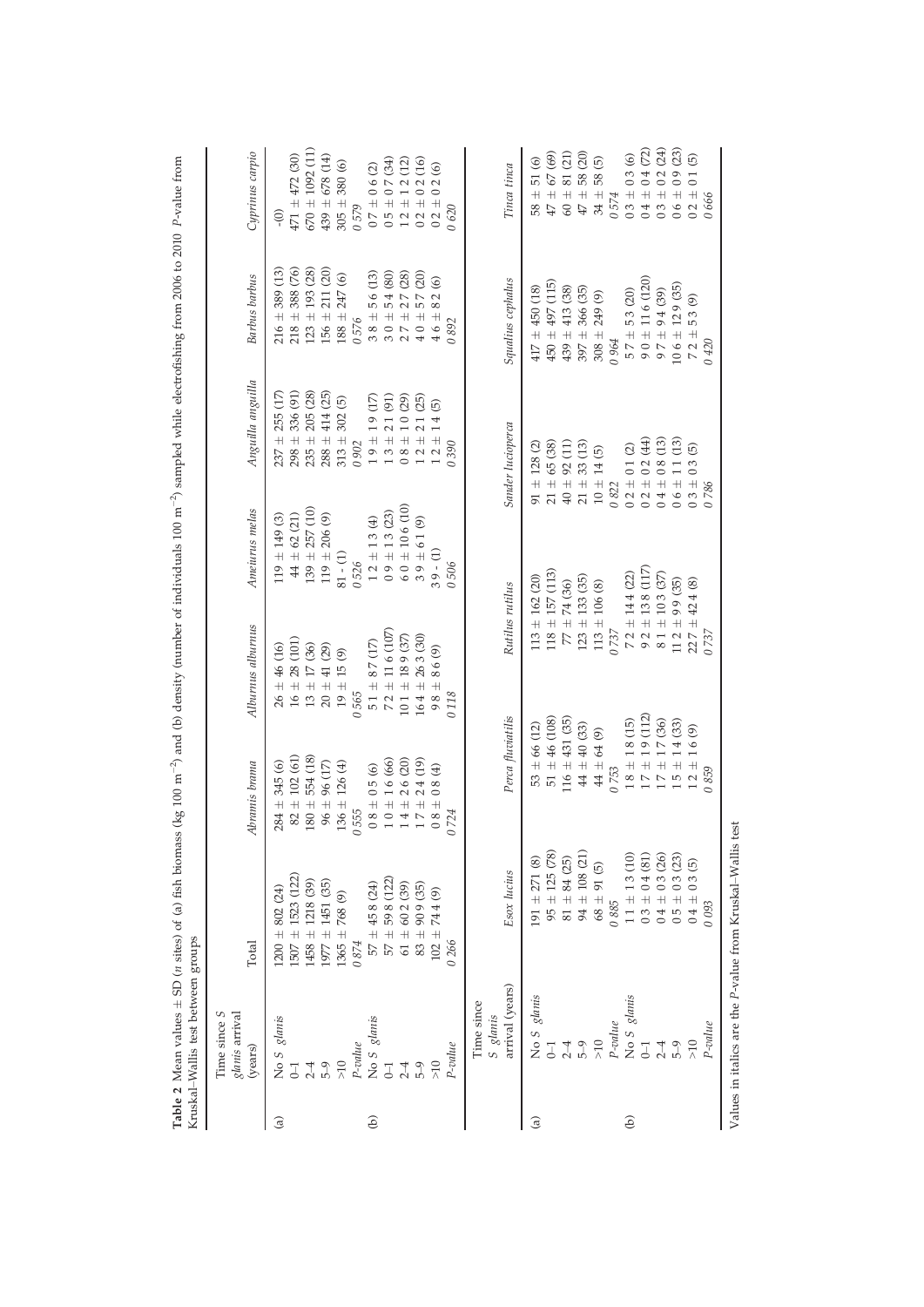during the study period led to a decrease in pollution by phosphorus and organic substances (Crouzet, 1999), while river incision led to an increase in water velocity (Wyźga, 2001; Kondolf, Piégay & Landon, 2002). These changes could be responsible for declines in limnophilic or eurytopic populations such as those of roach or perch (Jeppesen et al., 2000; Olin et al., 2002; Poulet et al., 2011).

Silurus glanis might potentially affect predatory species such as northern pike or pikeperch via predation or competition for food or habitat. However, densities of predators are often low  $\langle$  <1 individual 100 m<sup>-2</sup>), and the number of sites holding these species is often small; this may limit the robustness of our analysis for such species. Predatory fish are also very popular with anglers, potentially creating a significant pressure on their populations through harvesting. The population dynamics of such species are also blurred by numerous stocking episodes, for which statistics are often absent and where stocking efficiency may vary widely from year to year (Arlinghaus et al., 2007; Arlinghaus, Matsumura & Dieckmann, 2010.

Our study showed no generalised impact of S. glanis on fish biomass, density or community structure in French rivers. Nevertheless, S. glanis may have local effects on fish populations since significant changes in fish biomass and density after S. glanis establishment were identified at several sites. Future studies should determine in greater detail whether S. glanis might change the structure of the food web in the decades after its establishment. Additionally, research should focus on potential effects on migratory species (Mac-Avoy et al., 2000) whose populations are not monitored by Onema's electrofishing survey.

#### Acknowledgments

The authors wish to thank the numerous engineers and technicians who perform electrofishing and maintain the database. The authors also thank anonymous reviewers and the editor for useful comments on the manuscript.

#### References

A., Suski C., et al. (2007) Understanding the complexity of catch and release in recreational fishing: an integrative synthesis of global knowledge from historical, ethical, social, and biological perspectives. Reviews in Fisheries Science, 15, 75 167. Arlinghaus R., Cooke S.J., Lyman J., Policansky D., Schwab

- Arlinghaus R., Matsumura S. & Dieckmann U. (2010) The conservation and fishery benefits of protecting large pike (Esox lucius L.) by harvest regulations in recreational fishing. Biological Conservation, 143, 1444 1459.
- Carol J., Benejam L., Benito J. & García Berthou E. (2009) Growth and diet of European catfish (Silurus glanis) in early and late invasion stages. Fundamental and Applied Limnology/Archiv für Hydrobiologie, 174, 317 328.
- Chase J.M. (1999) Food web effects of prey size refugia: var iable interactions and alternative stable equilibria. The American Naturalist, 154, 559 570.
- Clavero M. & García Berthou E. (2005) Invasive species are a leading cause of animal extinctions. Trends in Ecology and Evolution, 20, 110.
- Copp G.H., Bianco P.G., Bogutskaya N.G., Erős T., Falka I., Ferreira M.T., et al. (2005) To be, or not to be, a non native freshwater fish? Journal of Applied Ichthyology, 21, 242 262.
- Copp G.H., Britton R.J., Cucherousset J., García Berthou E., Kirk R., Peeler E., et al. (2009) Voracious invader or benign feline? A review of the environmental biology of European catfish Silurus glanis in its native and intro duced ranges. Fish and Fisheries, 10, 252 282.
- Copp G.H., Templeton M. & Gozlan R.E. (2007) Propagule pressure and the invasion risks of non native freshwater fishes: a case study in England. Journal of Fish Biology, 71, 148 159.
- Crouzet P. (1999) L'eutrophisation des rivières en France : où en est la pollution verte ? Les Données de l'Environne ment, 48, 1 4.
- Cucherousset J., Boulêtreau S., Azémar F., Compin A., Guil laume M. & Santoul F. (2012) 'Freshwater killer whales': beaching behavior of an alien fish to hunt land birds. PLoS ONE, 7, e50840.
- Cucherousset J. & Olden J.D. (2011) Ecological impacts of non native freshwater fishes. Fisheries, 36, 215 230.
- Daufresne M. & Boët P. (2007) Climate change impacts on structure and diversity of fish communities in rivers. Global Change Biology, 13, 2467 2478.
- Donaldson M.R., O'Connor C.M., Thompson L.A., Ginge rich A.J., Danylchuk S.E., Duplain R.R., et al. (2011) Con trasting global game fish and non game fish species. Fisheries, 36, 385 397.
- Dudgeon D., Arthington A.H., Gessner M.O., Kawabata Z. I., Knowler D.J., Lévêque C., et al. (2006) Freshwater bio diversity: importance, threats, status and conservation challenges. Biological Reviews of the Cambridge Philosophical Society, 81, 163 182.
- Elton C.S. (2000) The Ecology of Invasions by Animals and Plants. The University of Chicago Press, Chicago 60637.
- Elvira B. & Almodóvar A. (2001) Freshwater fish introduc tions in Spain: facts and figures at the beginning of the 21<sup>st</sup> century. Journal of Fish Biology, 59, 323 331.